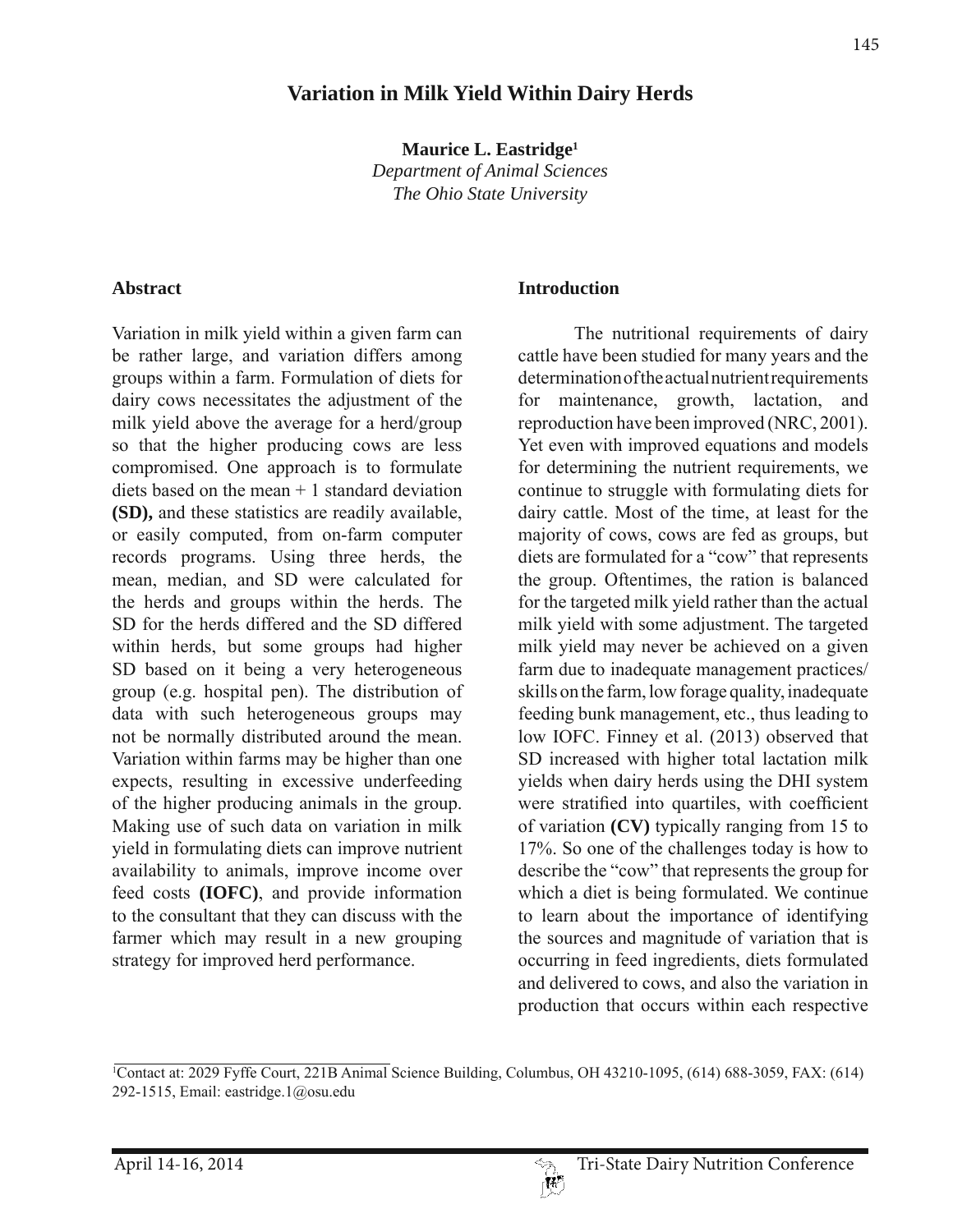group of animals being fed. In addition, the data for milk yield are often more frequently collected than data on composition of fat and protein in milk. For the diet formulation, the nutrients needed for lactose, fat, and protein have major implications on the sources and amounts of ingredients included in the diets to meet requirements. Thus, 3.5% fat-corrected and energy-corrected milk are often the focus for relating to nutrient demands and efficiency of output relative to DMI, yet the frequency of data collection differs for milk yield and milk composition and variations among milk, fat, and protein yields differ (Finney et al., 2013).

 Dairy farmers use various criteria for grouping cows, including age, stage of lactation, pregnancy status, milk yield, illness, and size constraint of facilities. Although some of these categorical areas are based on nutrient needs (e.g. high producing group), others are not (e.g. hospital pen), and then others are intermediate because the criteria for the grouping is not nutritional but indirectly aligns with nutritional needs  $[e.g.$  first lactation (growth) or pregnancy status (affected by voluntary waiting period and pregnancy rate, but relates to stage of lactation and milk yield). Even though grouping strategies are used on farms, not every group will receive a different diet, and of course in some herds, only one diet is fed to all lactating cows. Some of the grouping strategies today are based on minimal moves of cows among pens because of additional knowledge we have on the effect of disruption of social hierarchy within groups and because of the often noticed drop in milk yield when animals are moved to a new group. The later was thought to always occur in response to a lower nutrient dense ration than the cow needed (and often occurs), but we now realize that the social changes may be affecting more of this response than once realized.

 The variation of the milk yield should be known within a farm to determine the nature of the "cow" used for diet formulation based on the needs of the respective group(s) on the farm in order to maximize the efficiency of milk yield and IOFC. Using 20 Holstein herds with over 100,000 test-day records, Stallings and McGilliard (1984) observed that formulating diets with the lead factor of mean + 1 SD resulted in similar outcome to using the 83rd percentile. They also observed that smaller herds and lower producing herds had higher SD than larger herds and higher producing herds, respectively.

### **Illustration of Milk Yield Variation Within Herds**

 For illustration of the variation in milk within dairy herds, the average, median, and SD of milk yield were calculated for three herds with 112, 824, and 1106 lactating cows from each farm (Table 1). These statistics were computed for daily milk yield at the time of the farm visit and for the weekly average milk yield per cow. Several factors can affect the average milk yield on a given day on a farm and a ration formulated for the herd or group is going to be fed for more than one day, so it is best to use a 7 to 10 day average milk yield when formulating diets, noting that SD for milk yield was 1 to 2 lb lower for the weekly average than for the single day. It is important to note that SD differed by herd and that the within group SD was generally lower than for herd SD. As expected, the SD was higher for more heterogeneous groups, such as hospital pen and fresh cows, some of which is caused by a mix of animals in such groups, possibly some "sick" cows placed in the fresh cow pen.

 For Dairy A, the SD milk for groups 1 and 2 was 13 to 14 lb. The SD milk was 13 to 16 lb for Dairy B, except for the hospital pen.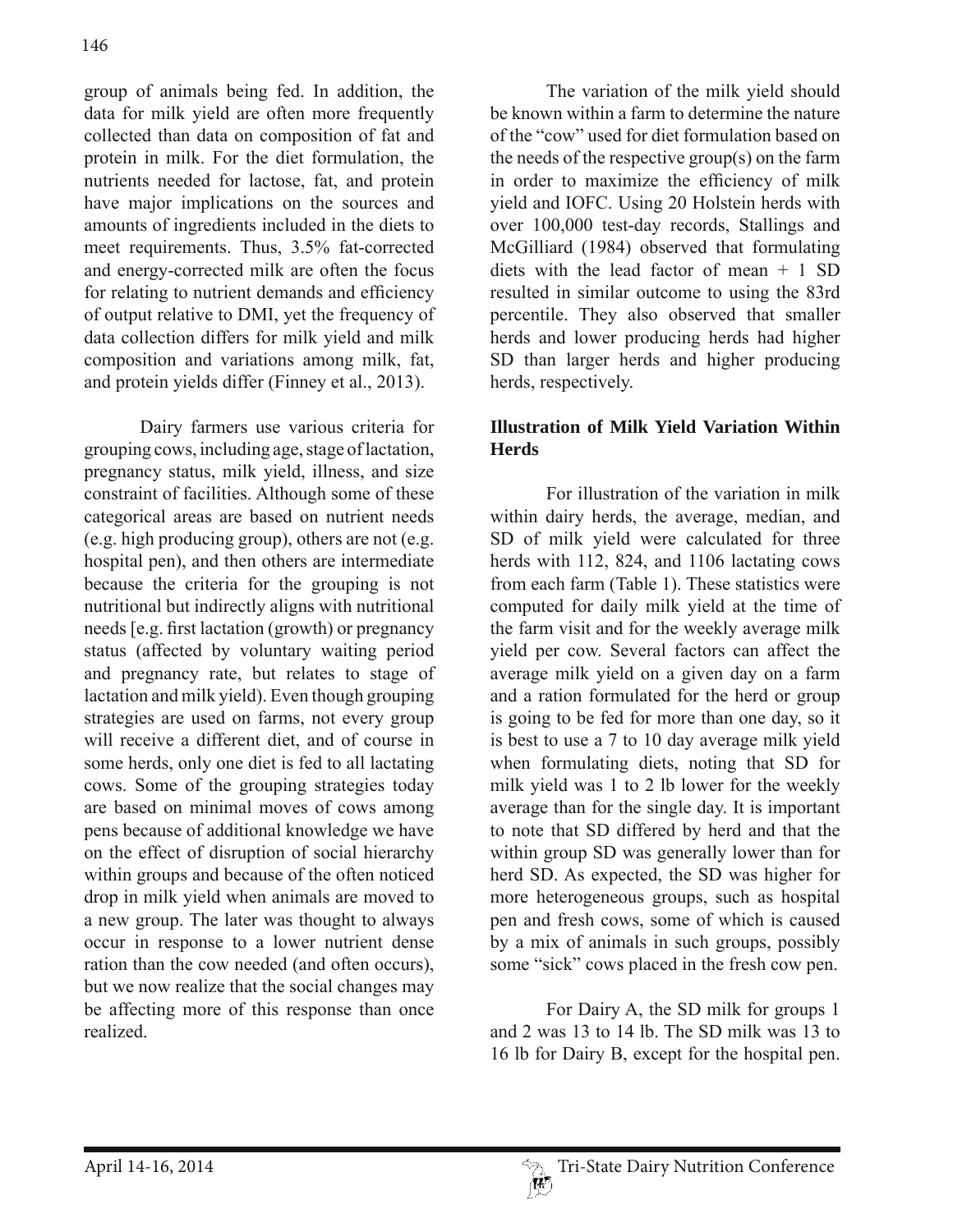In Dairy C, the SD milk was 12 to 16 lb for all groups expect for the fresh cows. So the SD differs by group depending on how the group is really formed relative to the descriptor, e.g. fresh cows (how many DIM, etc.) and whether it includes sick cows. For all three herds, the first lactation cows (or younger cows) had a SD milk of 12 to 14 lb. One adage over the years has been to add 10 lb to the average milk yield for first lactation cows and 5 lb to the average milk for second lactation cows when formulating diets. These three herds illustrate that the 10 lb adjustment for first lactation cows in inadequate if we use the average  $+1$ SD. Also, the adage has been to add about 10% to the average production when formulating diets. In each case, this strategy would result in inadequate nutrient dense diets for the cows within groups. Even though milk yield varied among farms and for groups within the farms, the SD was less variable. However, due to these changes, the CV [(SD/mean)\*100] ranged from 12 to 60% among farms and groups. It is almost always assumed that the production of animals within a herd or group is normally distributed, but this is not necessarily the case, so the median was provided in Table 1. For most of the situations, the median was within 3 lb of the mean. However, for the hospital group in Dairy B, the median was 8.7 lb higher than the mean.

### **Summary**

 Accounting for the variation in milk yield within a herd and for groups within the herd is very important when formulating diets for dairy herds. The variation may be higher than one expects, resulting in excessive underfeeding of the higher producing animals in the group. The general statistics of mean and SD are available within software programs commonly used on farms and by consultants. Milk yield and composition data from most any computer management system can be transferred into a format useable by MS Excel or copied and pasted into a spreadsheet for which statistics can be calculated. Within Dairy Comp 305, the following command can be entered "graph milk by pen/h" and click on "Report" at the bottom of the screen to obtain the number of cows, mean, SD, minimum and maximum milk by pen. Making use of such information in formulating diets can improve nutrient availability to animals, improve IOFC, and provide information to the consultant that they can discuss with the farmer which may result in a new grouping strategy for improved herd performance.

# **References**

Finney, S.K., M.L. Eastridge, W.P. Weiss, and N.R. St-Pierre. 2013. Variation in milk yield within dairy herds. J. Dairy Sci. 96 (E. Suppl. 1):222. Abstr.

National Research Council. 2001. Nutrient requirements of dairy cattle. 7th rev. ed. Natl. Acad. Press, Washington D.C.

Stallings, C.C., and M.L. McGilliard. 1984. Lead factors for total mixed ration formulation. J. Dairy Sci. 67:902-907.